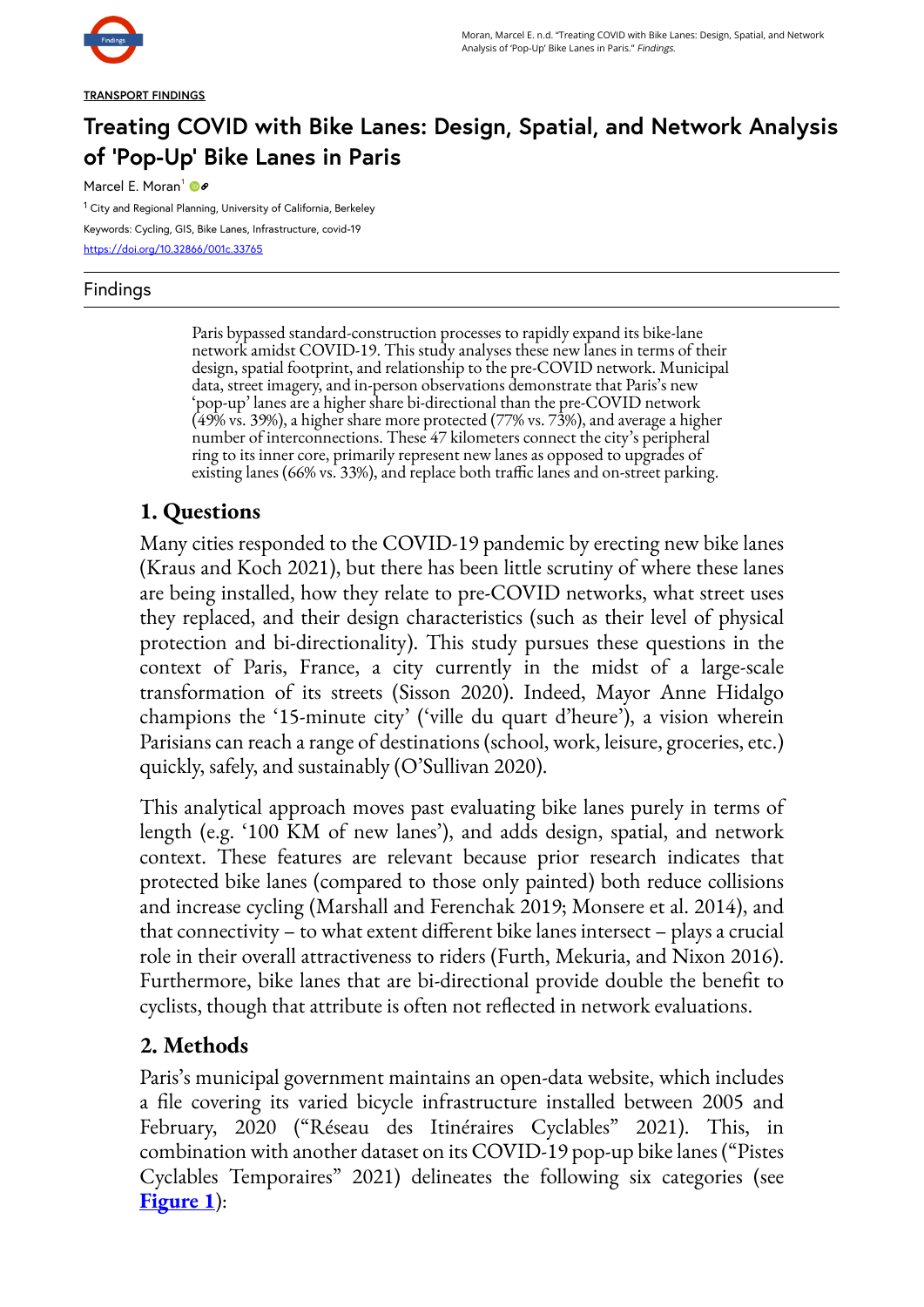<span id="page-1-0"></span>

Figure 1. Categories of bike infrastructure in Paris.

Sharrows, Marked Bus Lanes, and Pedestrianized Areas (bottom row) are excluded from the analyses that follow. All photos by the author.

- Painted Bike Lanes;
- Protected Bike Lanes (including separated bike paths);
- 'Pop-Up' Bike Lanes (those installed quickly with staggered concrete blocks and plastic posts in response to COVID-19);
- Sharrows (painted bike icons in mixed traffic lanes);
- Pedestrianized Areas (streets with fencing and signage which prohibit automobiles); and
- Bus Lanes, which also allow cyclists.

Three categories of bike infrastructure in Paris were excluded from the following analyses: 1) bus lanes which also allow cyclists, 2) sharrows, and 3) pedestrianized areas. The reason for these exclusions stems from on-theground observations over months of use. First, the bus lanes that allow cyclists generally provide little improvement over normal traffic lanes, both because bus service is frequent and that taxis are also allowed use of such lanes. This results in cycling conditions with little separation from vehicles. Sharrows and pedestrianized areas are left out because the former provides exceedingly little benefit to cyclists, and because pedestrianized areas in Paris are both very often impossible for cyclists to use (due to heavy pedestrian traffic) and also are often temporally restricted, in that many hours of the day they are not closed to car traffic. This step narrows the data to painted lanes, protected lanes, and pandemic-specific pop-up lanes, an important filtering of Paris's bike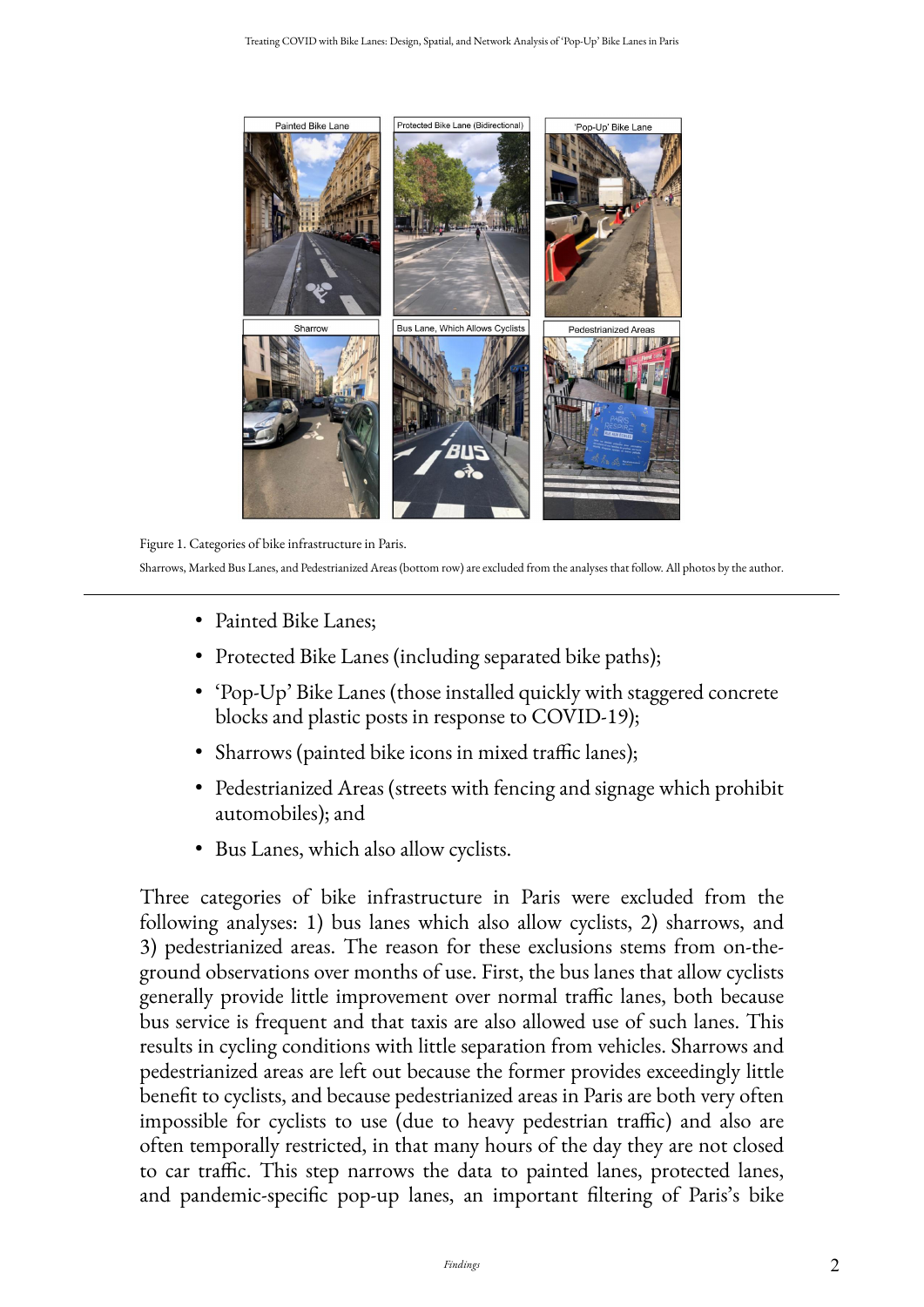infrastructure that is missing from nearly all municipal, academic, and media reports. Of these three remaining categories of bicycle infrastructure in Paris, the painted lanes provide the least safety and comfort for cyclists (given there is no physical barrier separating them from traffic), followed by pop-up lanes (most of which use a combination of concrete blocks and plastic posts to form a barrier), and lastly the standard protected lanes, which include continuous separation from traffic with in-ground concrete slabs.

Data on these lanes not only include their location, length, and category, but also the year in which each lane segment was installed (for 74% of the entire pre-COVID network), as well as whether or not each is bidirectional. The bi-directionality attribute was missing from the pop-up lanes, and added manually based on in-person observation and review of images from Google Street View. Google's database of images also enabled the determination of what street use (on-street parking or traffic lane) preceded each pop-up lane. Every bike lane was also evaluated as to how many other bike lanes it connects to (or intersects with) *at the time each segment was installed*. This allows for a temporally-specific connectivity measure, which generates a picture of how network connectivity has changed longitudinally.

More broadly, the process of analyzing bicycle lanes both by year of installation and category is applicable to other cities where records are available. It is essential for researchers to combine these datasets with local knowledge; bike lanes vary in quality (and naming conventions), and removing types likes sharrows ensures more accurate representations of a network in total. Indeed, this study in part draws inspiration from work by Firth and colleagues (2021), who mapped bike lanes in Vancouver, British Columbia, over time.

# **3. Findings**

From 2005 to the close of 2020, Paris installed 503 kilometers of bike lanes, with the majority coming in the form of protected lanes (332 kilometers, 66%), followed by painted lanes (124 kilometers, 25%), and pop-up lanes, in 2020 (47 kilometers, 9%). Mapping the expansion of bike lanes in Paris over four discrete time periods (2005-2009, 2010-2014, 2015-2019, and 2020) demonstrates temporal patterns, and puts the lanes erected quickly as a pandemic response into spatial context (see **[Figure 2](#page-3-0)**). Fifteen years of bike lanes proceeded with the construction of a ring of lanes surrounding Paris's periphery, followed by additional, shorter lanes clustered in western arrondissements (districts), major east to west bike lanes (including along the Seine River), and, due to COVID-19, long bike-lane corridors that provide cyclists routes from the city's periphery to its inner core (and vice versa).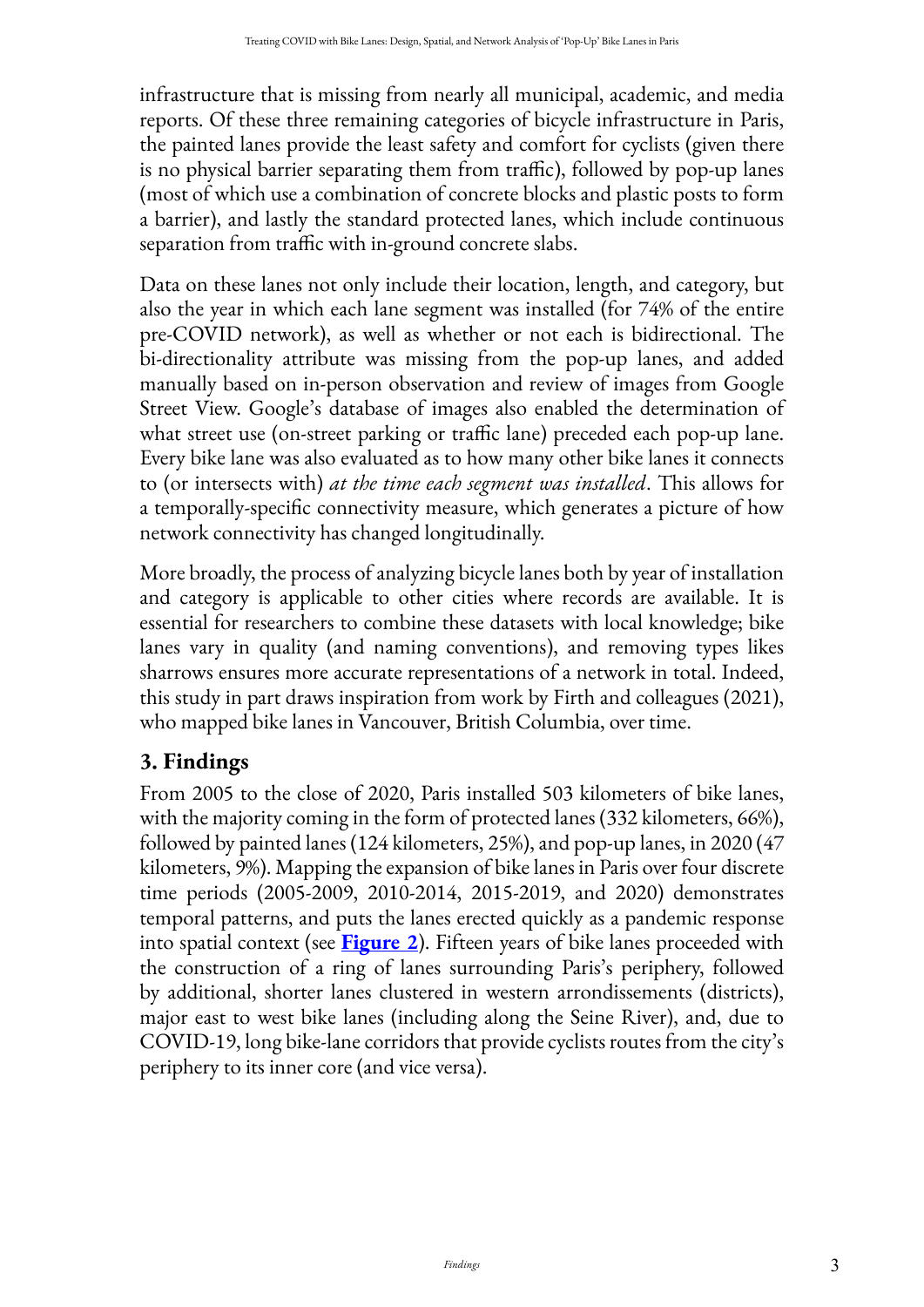

<span id="page-3-0"></span>[Figure 2. Spatial expansion of bike lanes in Paris \(2005-2020\).](https://findingspress.org/article/33765-treating-covid-with-bike-lanes-design-spatial-and-network-analysis-of-pop-up-bike-lanes-in-paris/attachment/85737.jpg?auth_token=ElvdDDS1N7XWUEOImd78)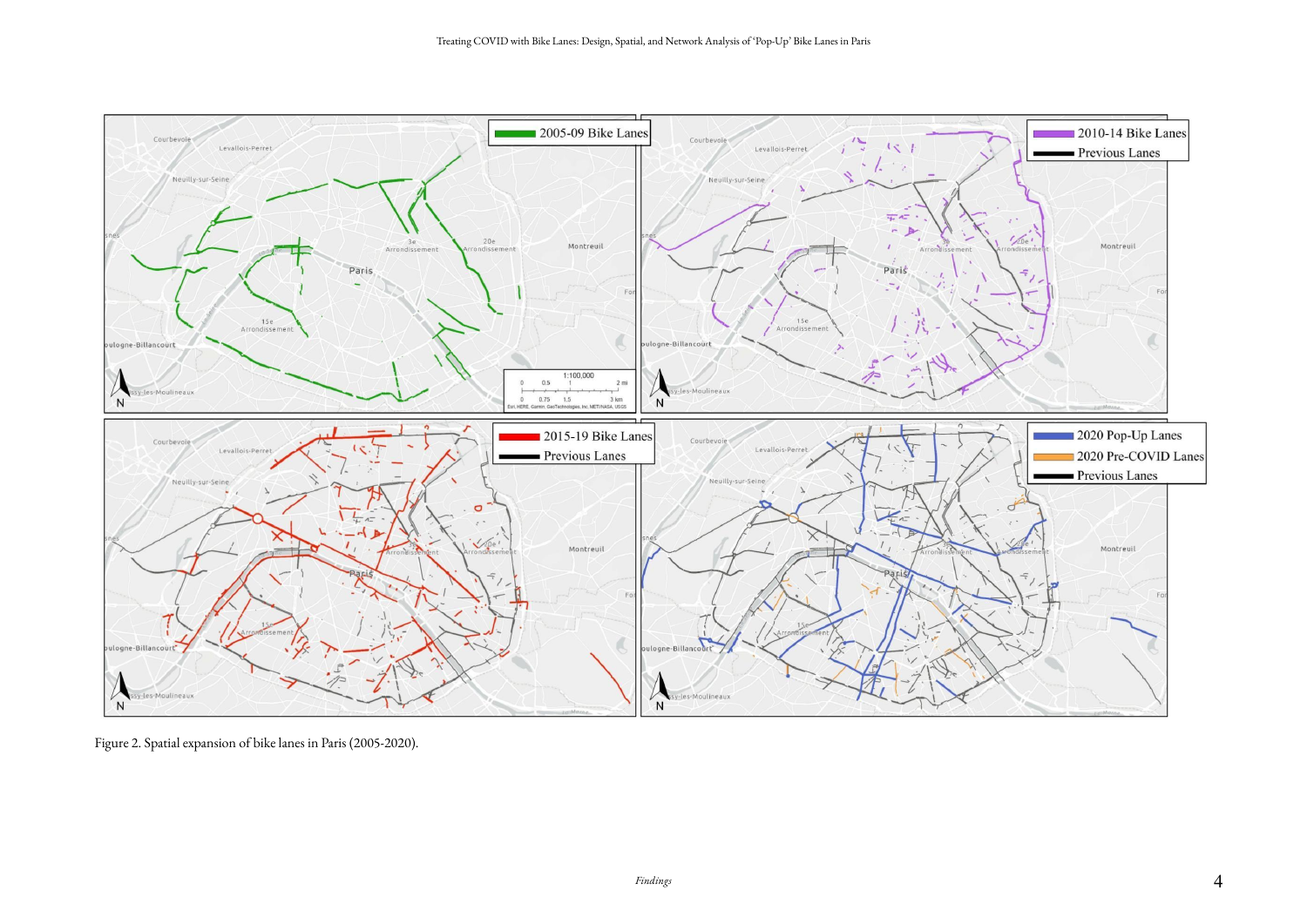<span id="page-4-0"></span>

Figure 3. Longitudinal changes in bike-lane connectivity within Paris. The number of connections for each lane was analyzed the year in which it was installed (based on the existing network at that point in time).

Beyond the spatial footprint, the pop-up lanes (known locally as 'coronapistes') are a higher share bi-directional than the pre-COVID network (49% vs. 39%), and a higher share protected (as opposed to painted) than the pre-COVID network (77% vs. 73%). Specifically, starting in the Spring of 2020, Paris deployed a combination of plastic posts and staggered blocks (which could be installed in a matter of hours), as opposed to in-ground concrete slabs which require heavy construction. This was favored by Mayor Hidalgo in order to ensure as many were installed by the end of France's national COVID lockdown (Alderman 2020). The pop-up lanes are also interconnected to a greater extent; approximately 58% connect with four other bike lanes, whereas only 23% of the pre-COVID network featured four connections. As **[Figure 3](#page-4-0)**  illustrates, the pop-up bike lanes continued the long-term trend of increasing connectivity over time.

Review of historical street imagery and in-person observation of these popup lanes determined that two thirds (31 km) were installed where no other bike lanes were previously present, whereas one third (16 km) replaced existing, painted lanes. Scrutiny of historical street imagery also allowed for documenting what other street uses were replaced to build these pop-up lanes in 2020. Roughly half replaced traffic lanes, whereas one third replaced onstreet parking (a remaining 18% made no change to the street layout).

Overall, this study indicates that Paris's transport-planning response to COVID-19 lead to bike lanes which are more physically protected, bidirectional, and interconnected than the pre-COVID network. These pop-up lanes fill important spatial gaps between the city's developed peripheral ring of bike lanes and its inner core of tourist, commercial, and civic destinations. Accelerating the rollout of these lanes and using alternative-barrier materials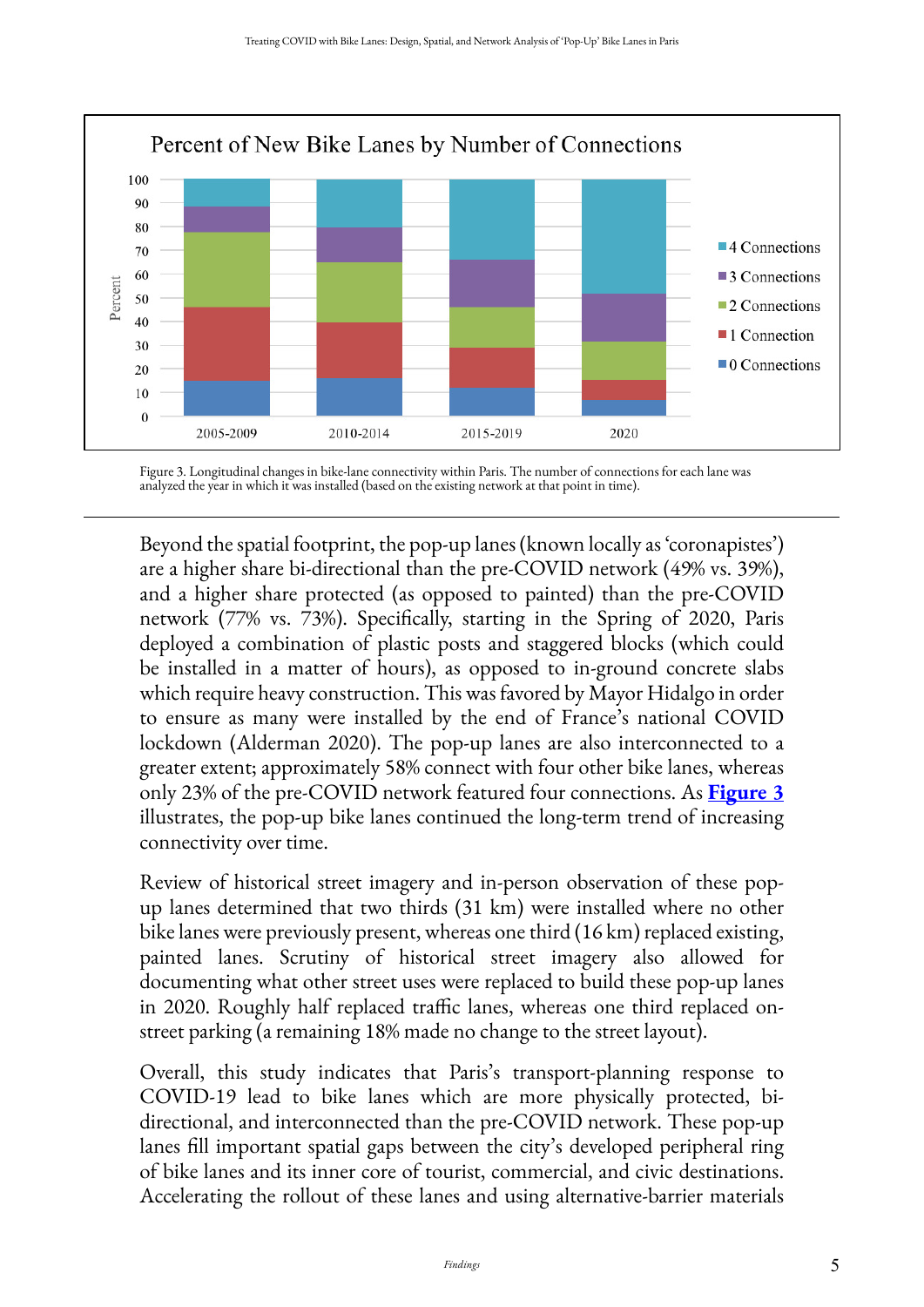did not sacrifice design, spatial, or network characteristics in comparison to pre-pandemic lanes. This lead to a system which provides more protection, comfort, and route choices to riders. It also serves as an example of how other cities can rapidly re-allocate street space to more sustainable travel, and/or speed the installation of existing bike plans rather than proceeding via a more incremental and delayed approach. Future research should consider if and how Paris will make such pop-up lanes permanent, how these facilities are influencing rider volume and demographics, if the growth of cycling infrastructure is paired with expanded bike parking, and the ways in which such lanes complement and connect with transit stations.

Submitted: February 22, 2022 AEDT, Accepted: March 20, 2022 AEDT



This is an open-access article distributed under the terms of the Creative Commons Attribution 4.0 International License (CCBY-SA-4.0). View this license's legal deed at https://creativecommons.org/ licenses/by-sa/4.0 and legal code at https://creativecommons.org/licenses/by-sa/4.0/legalcode for more information.